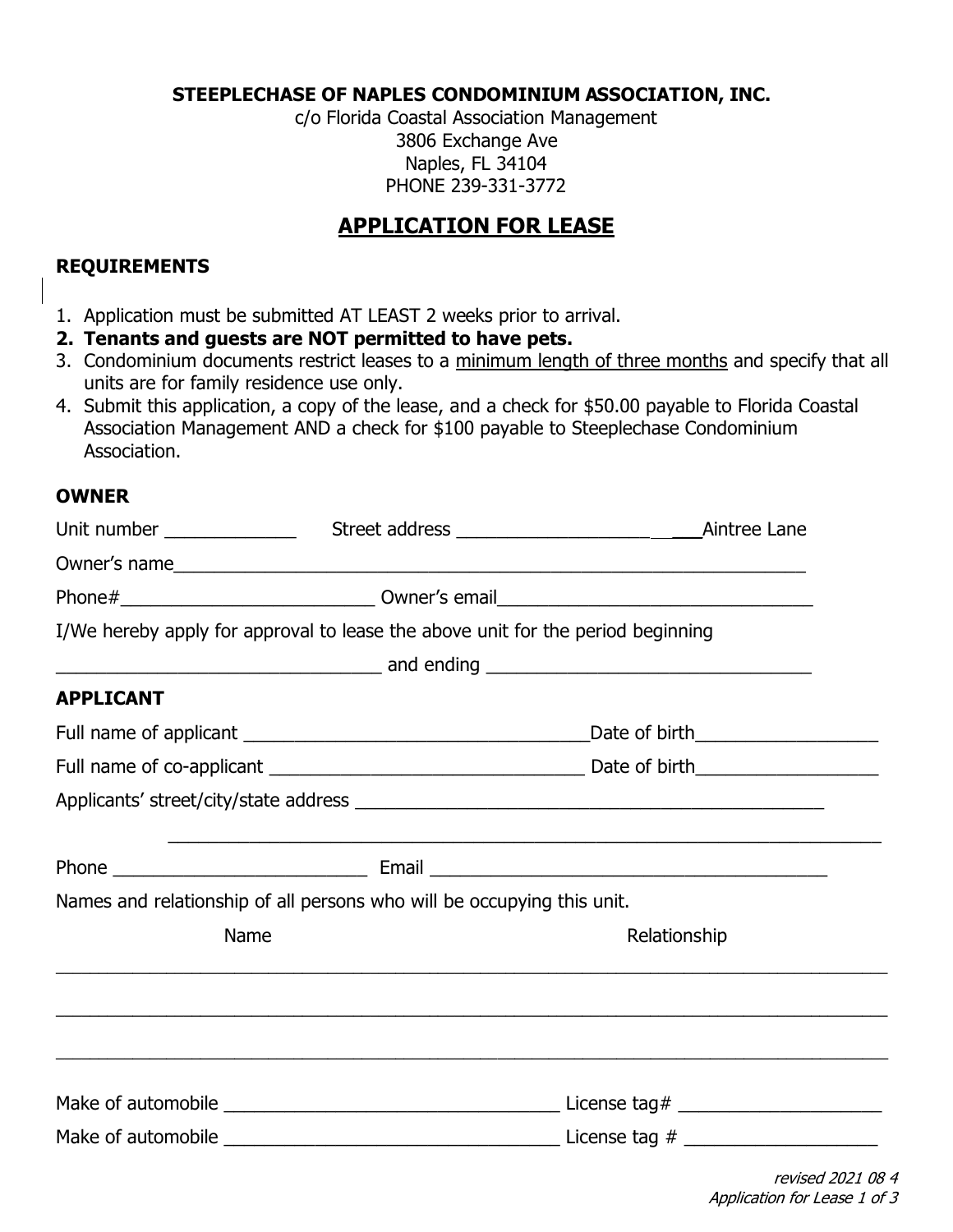#### **List two personal references, preferably Naples residents:**

| 2. Name |                         |  |
|---------|-------------------------|--|
|         |                         |  |
|         | Zip ___________________ |  |

### **List two recent landlords, one from Naples if available:**

|                                                                                                                                                                                                               | 2. Name                                                                          |
|---------------------------------------------------------------------------------------------------------------------------------------------------------------------------------------------------------------|----------------------------------------------------------------------------------|
|                                                                                                                                                                                                               |                                                                                  |
|                                                                                                                                                                                                               |                                                                                  |
| Person to be notified in case of emergency                                                                                                                                                                    |                                                                                  |
|                                                                                                                                                                                                               |                                                                                  |
|                                                                                                                                                                                                               |                                                                                  |
|                                                                                                                                                                                                               |                                                                                  |
|                                                                                                                                                                                                               |                                                                                  |
| $($ $\checkmark$ ) Applicant has received the Steeplechase Welcome Handbook.<br>$(\checkmark)$ Applicant has received the Steeplechase Rules and Regulations.<br>$(\checkmark)$ Applicant does NOT have pets. |                                                                                  |
|                                                                                                                                                                                                               | ***Firm/Agent or Owner to notify of approval:___________________________________ |
| ***EMAIL                                                                                                                                                                                                      | Phone                                                                            |

I/We understand, agree and authorize that the Association or its agents, in the event it approves a lease, is authorized to act as the unit owner's agent, with full power of authority to take whatever action may be required, including eviction, to prevent violations by lessees and their guests, or provisions to the Declaration of Condominium and the Association's By-Laws, the Florida Condominium Act, and the Rules and Regulations of the Association.